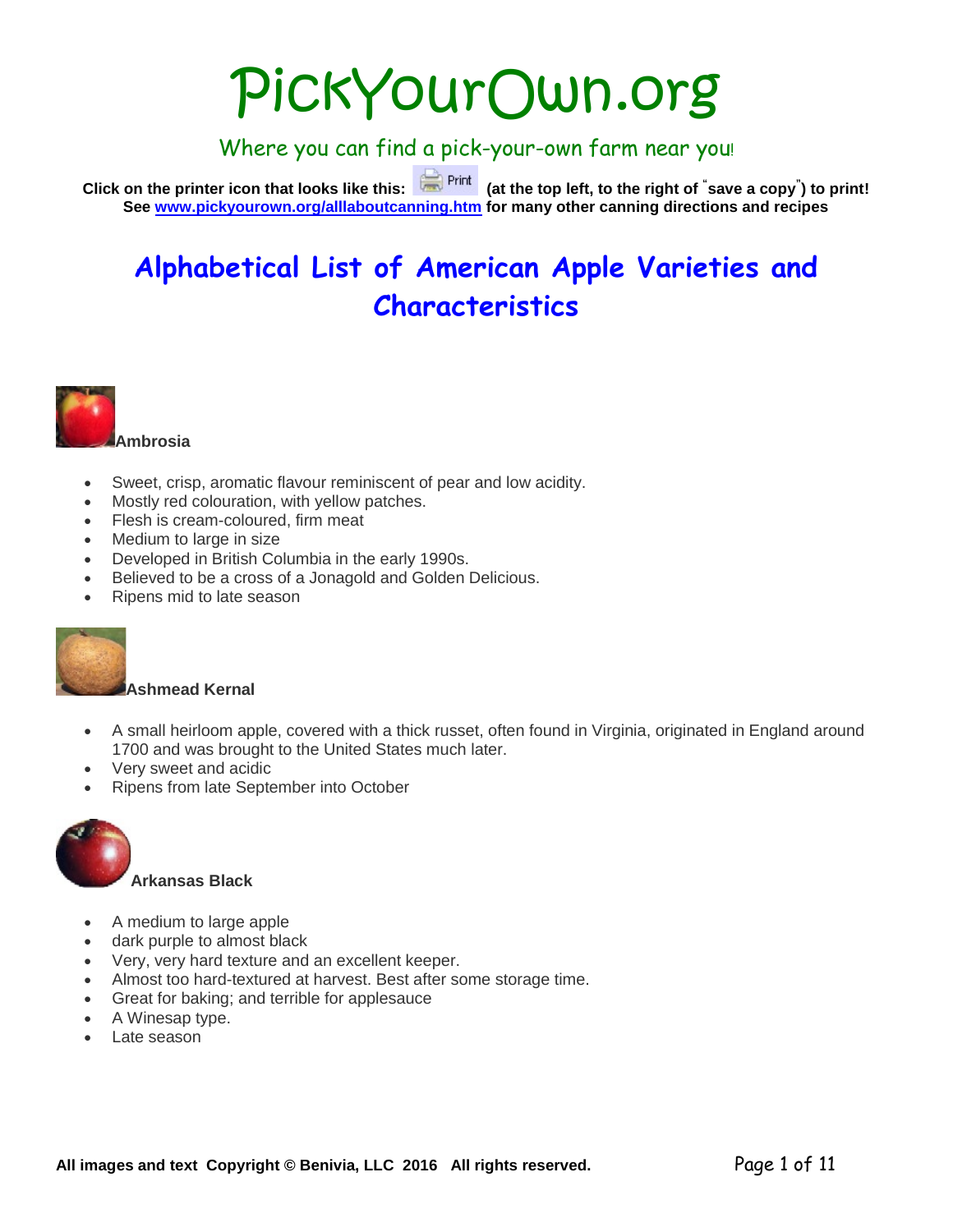

- good quality large red apple
- An old variety, subject to cold injury in the winter
- late mid-season
- medium sweet



#### **Blushing Golden**

- Medium-sized waxy coated modern yellow apple with a pink blush
- Jonathan/Golden Delicious cross.
- Firm flesh with flavor like Golden Delicious, but tarter.
- Keeps well
- Late season



**Brae Burn**

- Rich red color with white flesh
- **Sweet**
- Best for eating
- Late season



**Cameo**

- A large, round sub-acid apple with red blush stripe over yellow.
- Late ripening



**Cortland**

- A Ben Davis/McIntosh cross
- large flat, dull red apple with a purple hue and soft, white flesh
- Less aromatic than McIntosh
- Good keeper.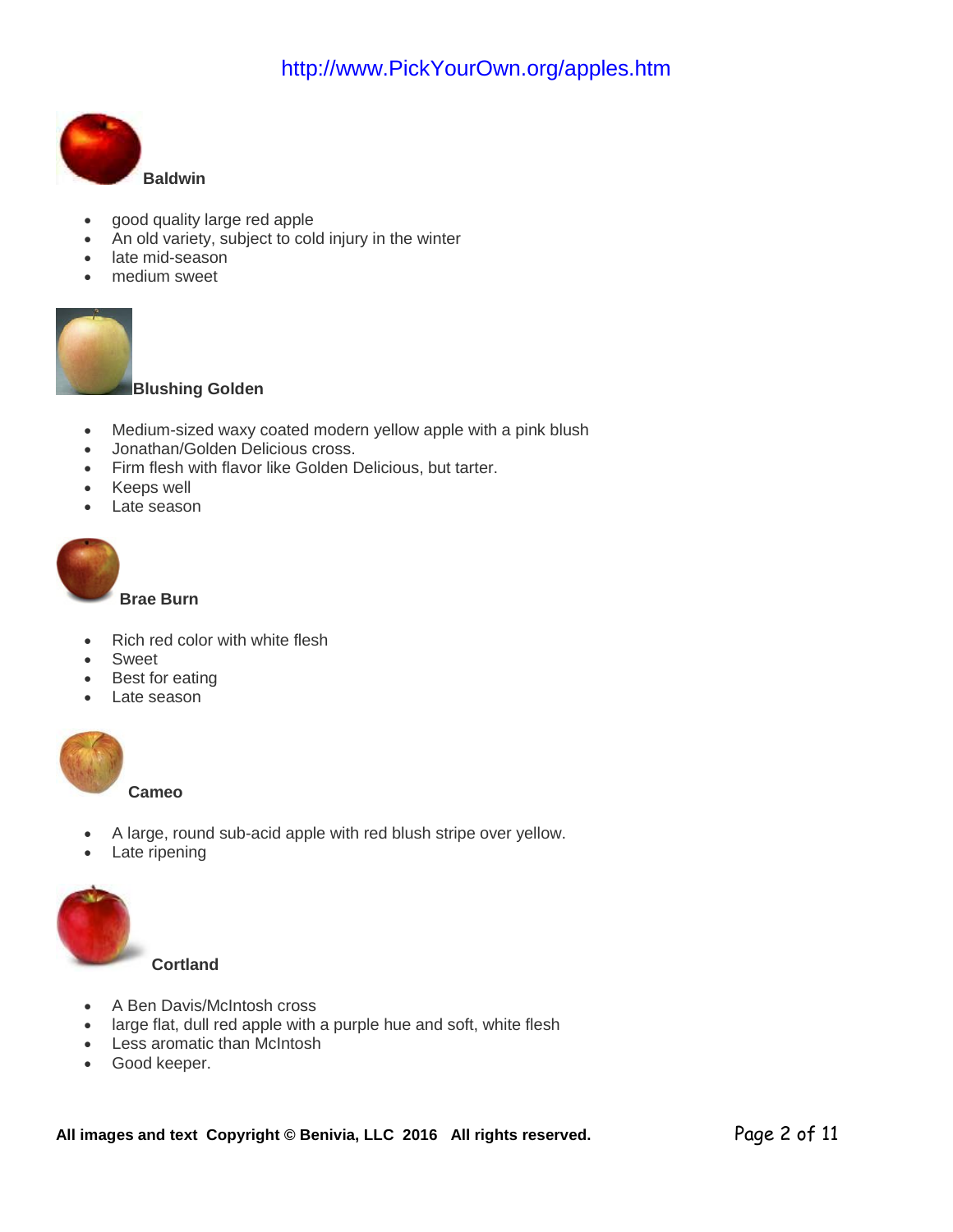- Very good in salads.
- Mid season



- Popular in English markets.
- Medium sized, golden yellow skin, with brownish orange
- often russeted.
- Flesh tender, crisp, semi-tart
- early



**Crispin/Mutsu** \*

- Light green to yellowish white
- Sweet, rich, full flavor
- Firm, dense texture
- Best for: eating fresh
- Mid late season



**Empire\***

- A McIntosh type apple
- Long shelf life
- Aromatic and crisp with creamy white juicy flesh.
- Best for: eating fresh
- Early Mid season



- Large, red apple
- Disease resistant
- Ripens 3 weeks after red delicious
- Stores well, flavor improves in storage

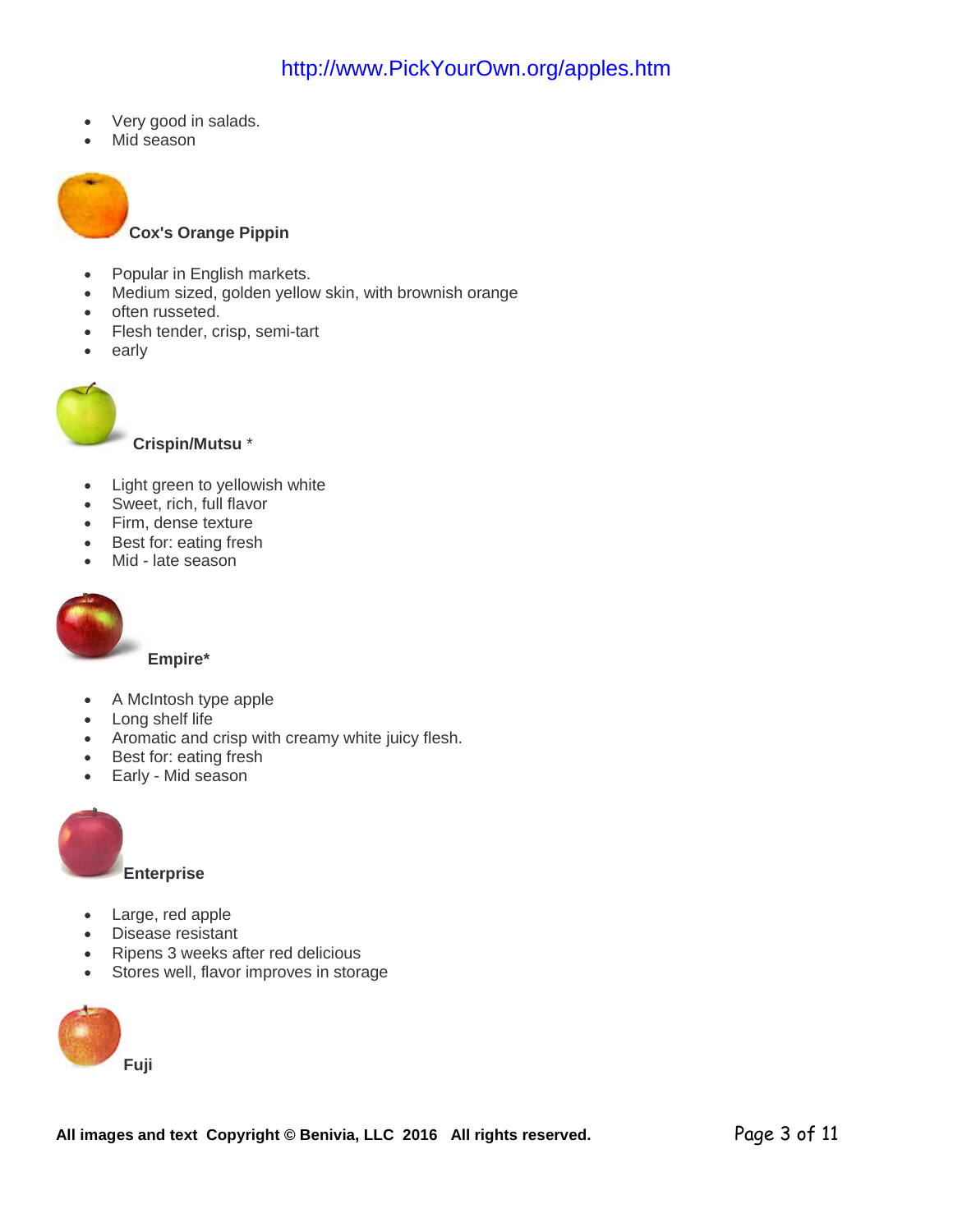- Very sweet, aromatic flavor
- Yellow-green with red highlights
- Originated in Japan.
- Best for: eating, salads, **best applesauce apple**
- Late season



**Gala**

- Developed in New Zealand.
- Sweet, aromatic flavor
- Best for: eating, salad, **best applesauce apple**
- medium to smaller in size with a distinctive red and yellow striped heart-shaped appearance.
- Early to mid season



#### **Ginger Gold**

- Very slow to turn brown, so it's a great choice for apple slices.
- Best for: eating, sauce, salad



#### **Golden Delicious**

- Firm white flesh which retains its shape
- Rich mild flavor when baked or cooked.
- Tender skin
- Stays white longer when cut;
- Best for: salads, blend in applesauce
- Early season



#### **Grimes Golden**

- Firm white flesh which retains its shape
- Rich mild flavor when baked or cooked.
- Tender skin, with a "grimy mottled surface"; (but there IS also Mr. Thomas Grimes, who developed the variety, see [Wikipedia\)](http://www.pickyourown.org/PYO.php?URL=http%3A%2F%2Fen.wikipedia.org/wiki/Grimes_Golden)
- Stays white longer when cut;
- Best for: salads, blend in applesauce
- Early season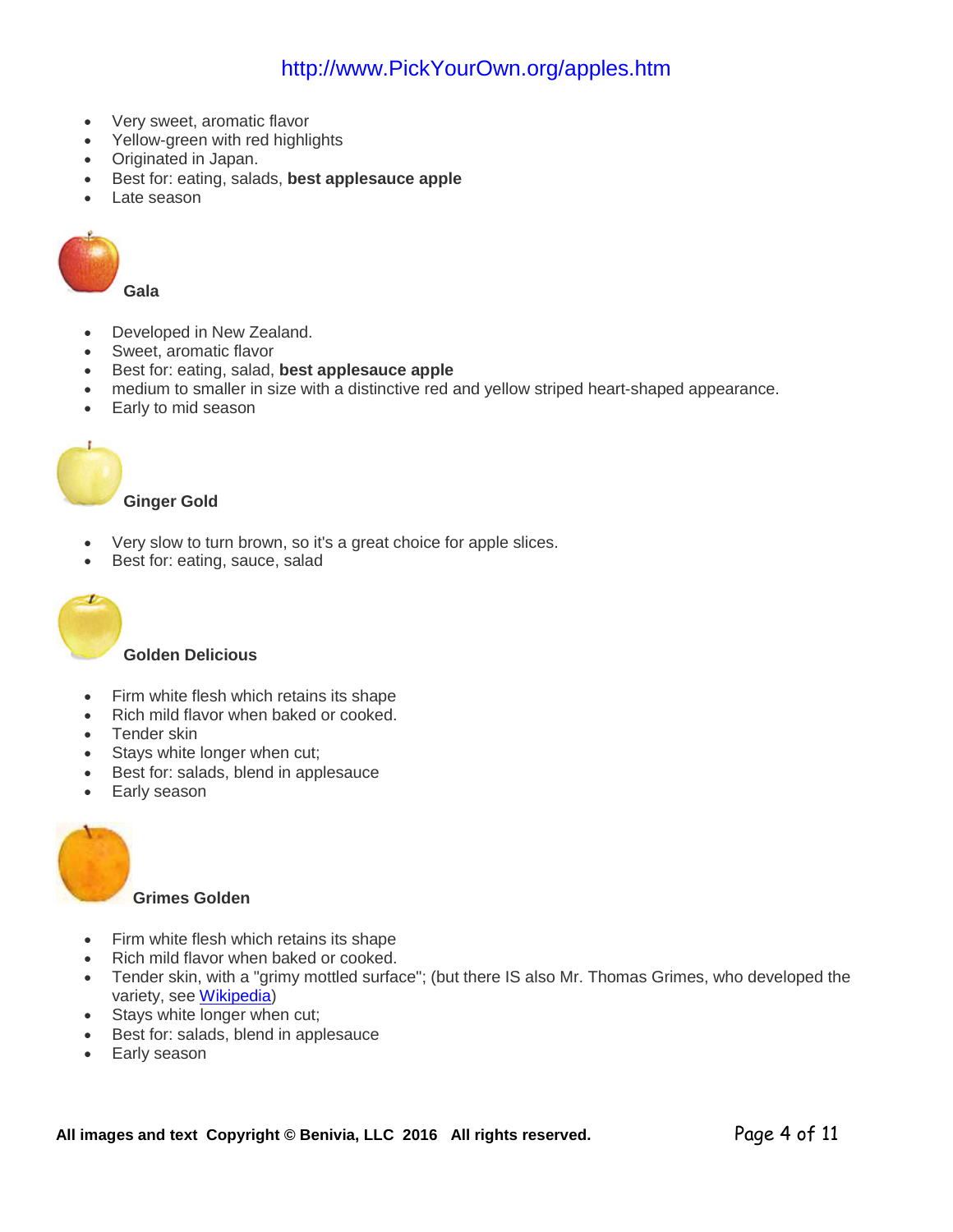

#### **Granny Smith**

- Very tart
- Bright green appearance, crisp bite and tart apple flavor.
- Best for: people who like tart apples rather than sweet ones :-)
- Mid to late season
- Not good for applesauce unless you add sugar (or like a very tart applesauce)



**Gravenstein** 

- Greenish-yellow with a lumpy appearance
- A good, all-purpose apple,
- Good for applesauce and pies.

#### **Hokuto**

- A Mutsu/Fuji cross
- crisp texture of Fuji,
- large size and shape of Mutsu,
- sweet flavors
- late mid-season



**Honeycrisp**

- Introduced in Minnesota
- Very sweet and aromatic
- Great for juice, as it is a very juicy apple
- Best for: Eating, pies, baking
- Mid season



- Cross between Royal Gala and Braeburn, developed in Australia
- Very sweet, more flavor than Gala
- Vewry good fresh eating and applesauce, apple butter
- A "Club" variety, meaning licensed with limited commercial growing, first appeared on the shelves in 2004.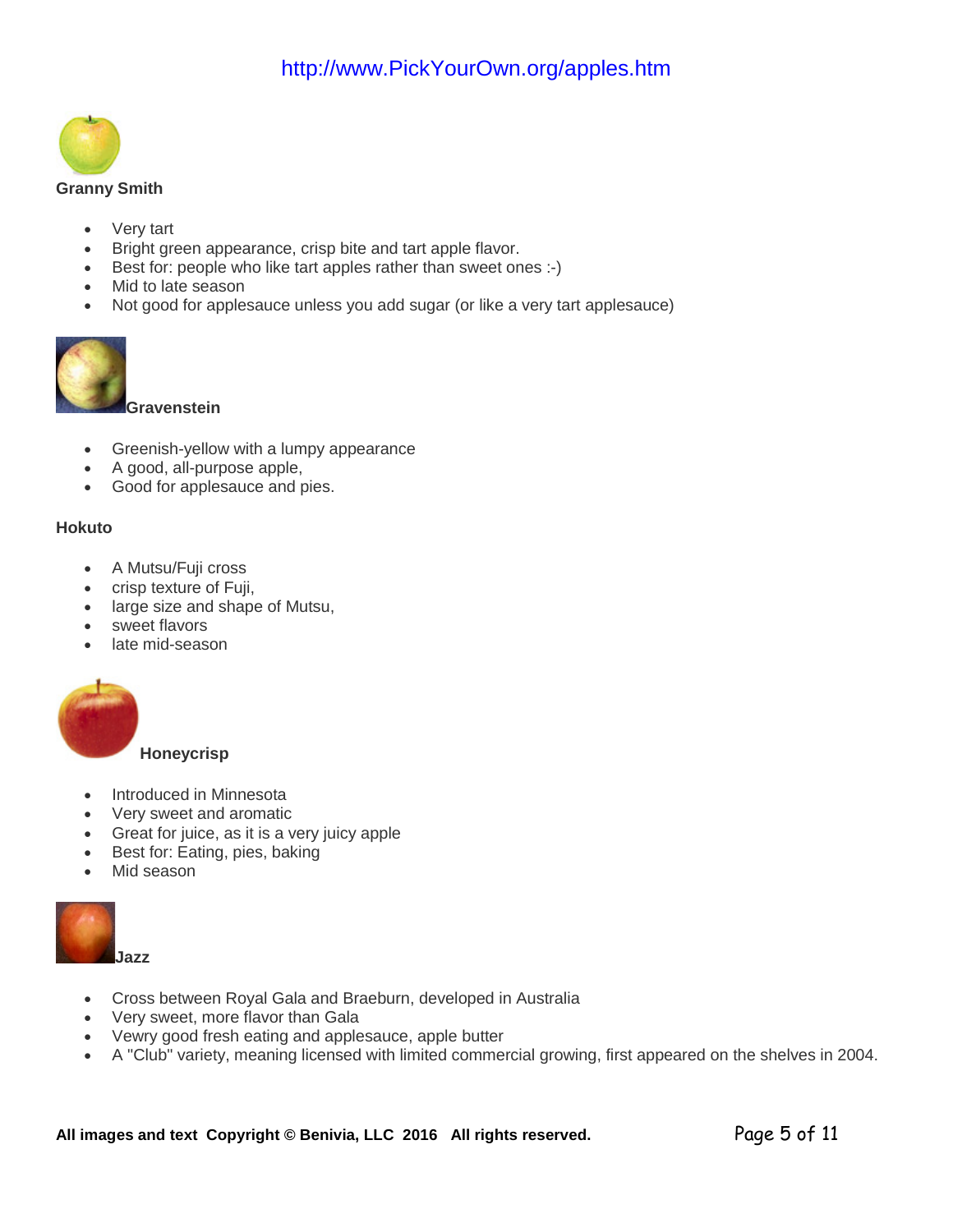late ripening



#### **Jonathan**

- One of the first red apples of the falll
- Sweet-tart taste with firm texturee
- Light red stripes over yellow or deep redd
- Best for: eating and cooking
- Early seasonn

#### **JonaliciousJonalicious**

- Flavor like Jonathan but a little less tart and darker red skin.
- Larger, crisper, and juicier than Jonathan, and a better keeper.
- Slightly sour/acid balance.
- early midseason



**Jonamac**

- A medium-sized Jonathan/McIntosh cross
- Sour flavored, aromatic and tender fleshed like McIntosh.
- Early season, a few days prior to McIntosh.
- Poor keeper.



**Jonagold** \*

- A cross of Jonathan and Golden Delicious.
- Best for: eating, sauce, pies, salad, baking
- Mid season

#### **Jubilee**

- Best for: eating, sauce, pies, salad
- Mid season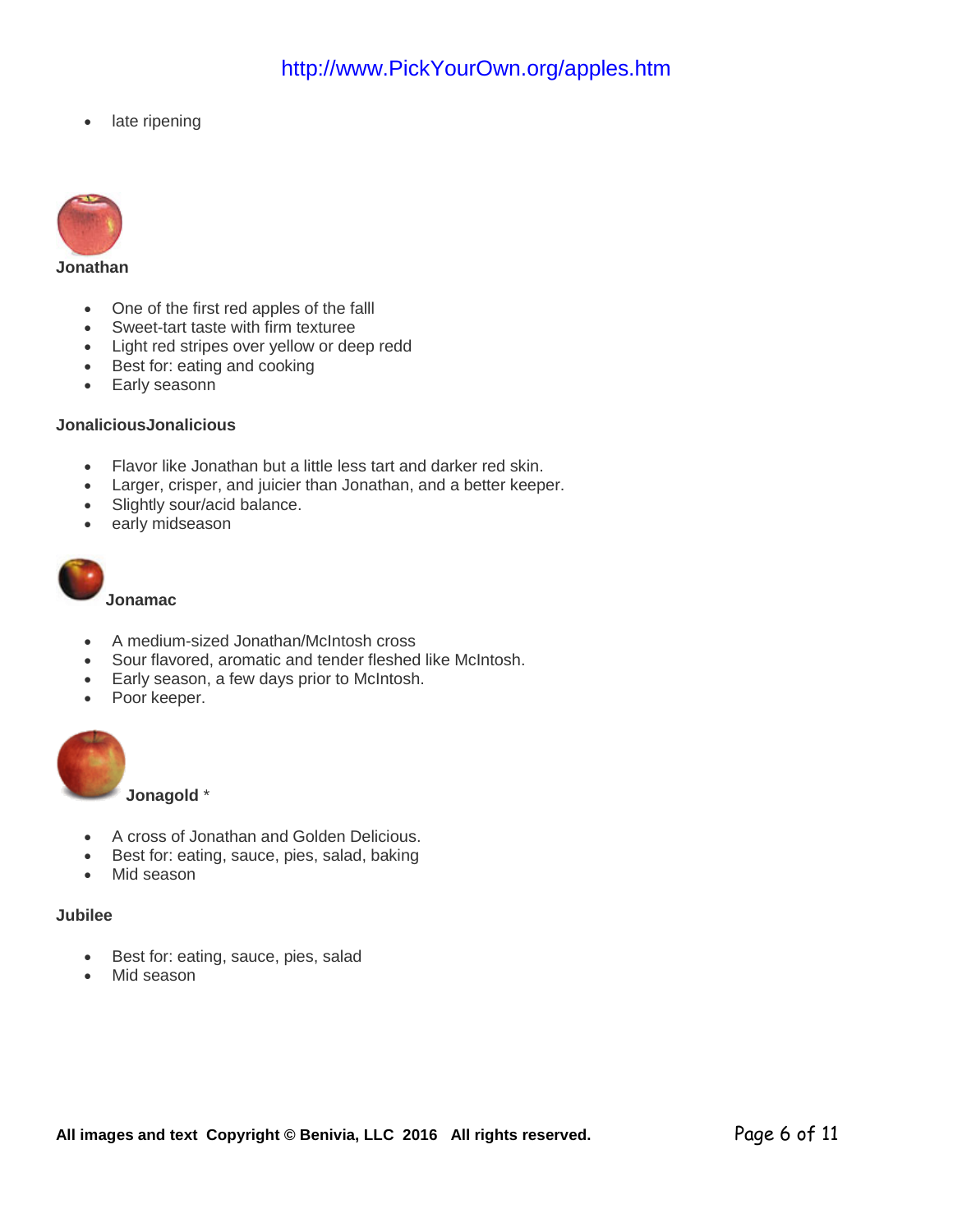

#### **Keepsake**

- Best for: baking, sauces or eating raw.
- Small apple with a red outer skin and a cream colored fine textured flesh.
- very sweet flavor with a high sugar content



- A highly disease-resistant introduction from Geneva New York.
- Liberty has superior dessert quality, similar to one of its parents, Macoun
- Best for: eating, sauce, salad
- flavor improves in storage
- late season



**Macoun**

- Named after a famous fruit grower in Canada
- Best for: eating, sauce, salad
- Very good, sweet, all-around apple



- Popular in America since 1811
- Best for: eating, sauce, salad, good as part of a blend for applesauce
- Sweet, mild flavor



**Melrose**

- The official apple of Ohio
- Similar to a Jonathan but sweeter.
- Good for pies: the slices hold together in pies
- Keeps well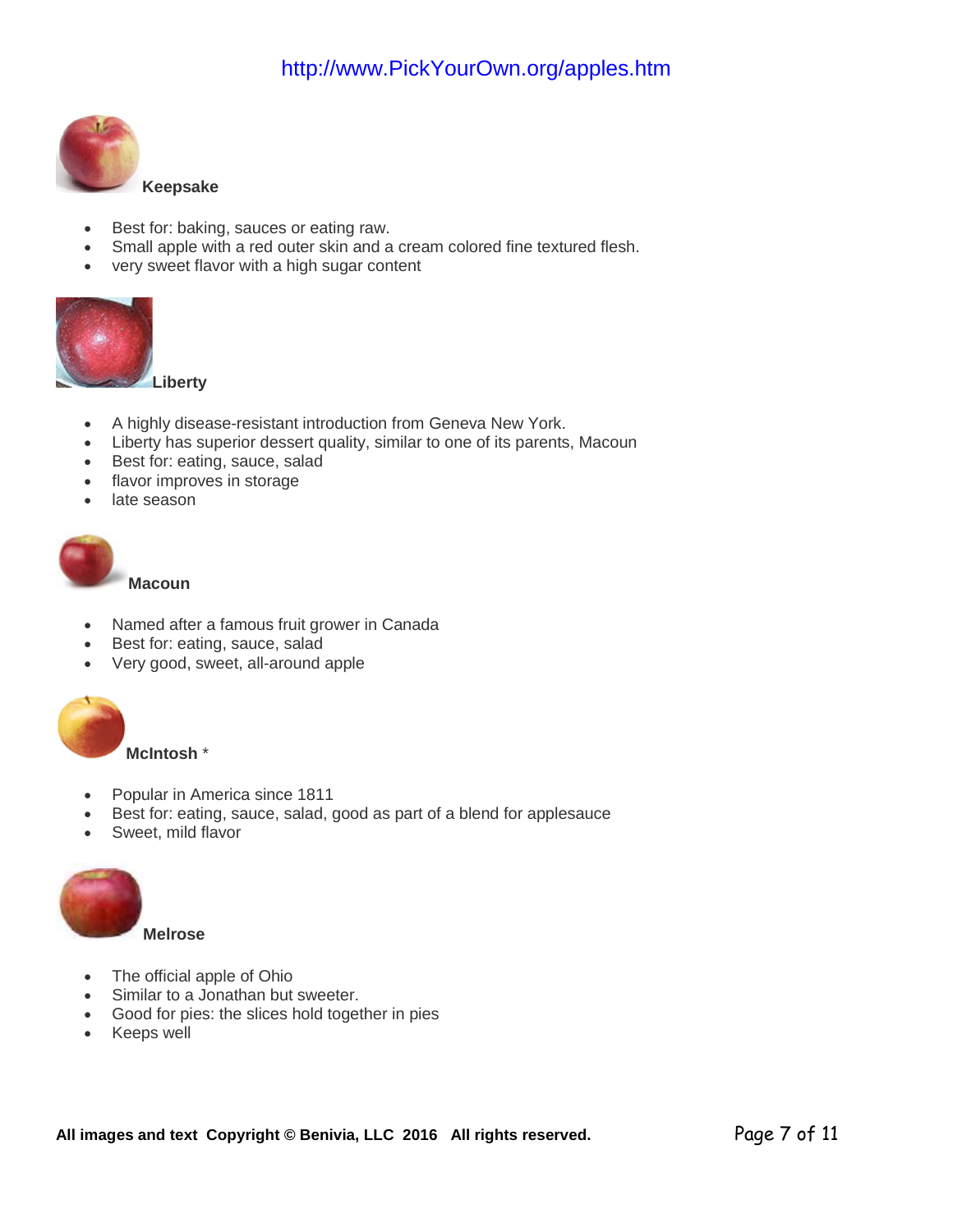

- Lousy name, but a great apple
- It is sweet and crisp
- A lot like a Golden Delicious
- Best for eating fresh and it makes a great applesauce



**Northern Spy**

- Large, high quality fruit
- Good for storage
- Mid-late season

|  | Pau |  |
|--|-----|--|

**PaulaRed**

- A tart apple with light to creamy flesh.
- Good for eating, in pies and sauces.



- Rich red/pink color with white flesh
- Very sweet and crisp
- Best for eating and **makes a naturally sweet, smooth applesauce** and it is good in salads and pies.
- A cross between a Golden Delicious and a Lady William.
- Late season



#### **Red Delicious**

- WAS the most popular apple variety in the world! for December ades (now being replaced by Fuji and Gala)
- Best for: eating, salad, very good as a base apple for applesauce
- Thin bright red skin with a mildly flavored fine-grained white flesh.
- Bruises easily and does not keep well.
- Early to mid season

All images and text Copyright © Benivia, LLC 2016 All rights reserved. Page 8 of 11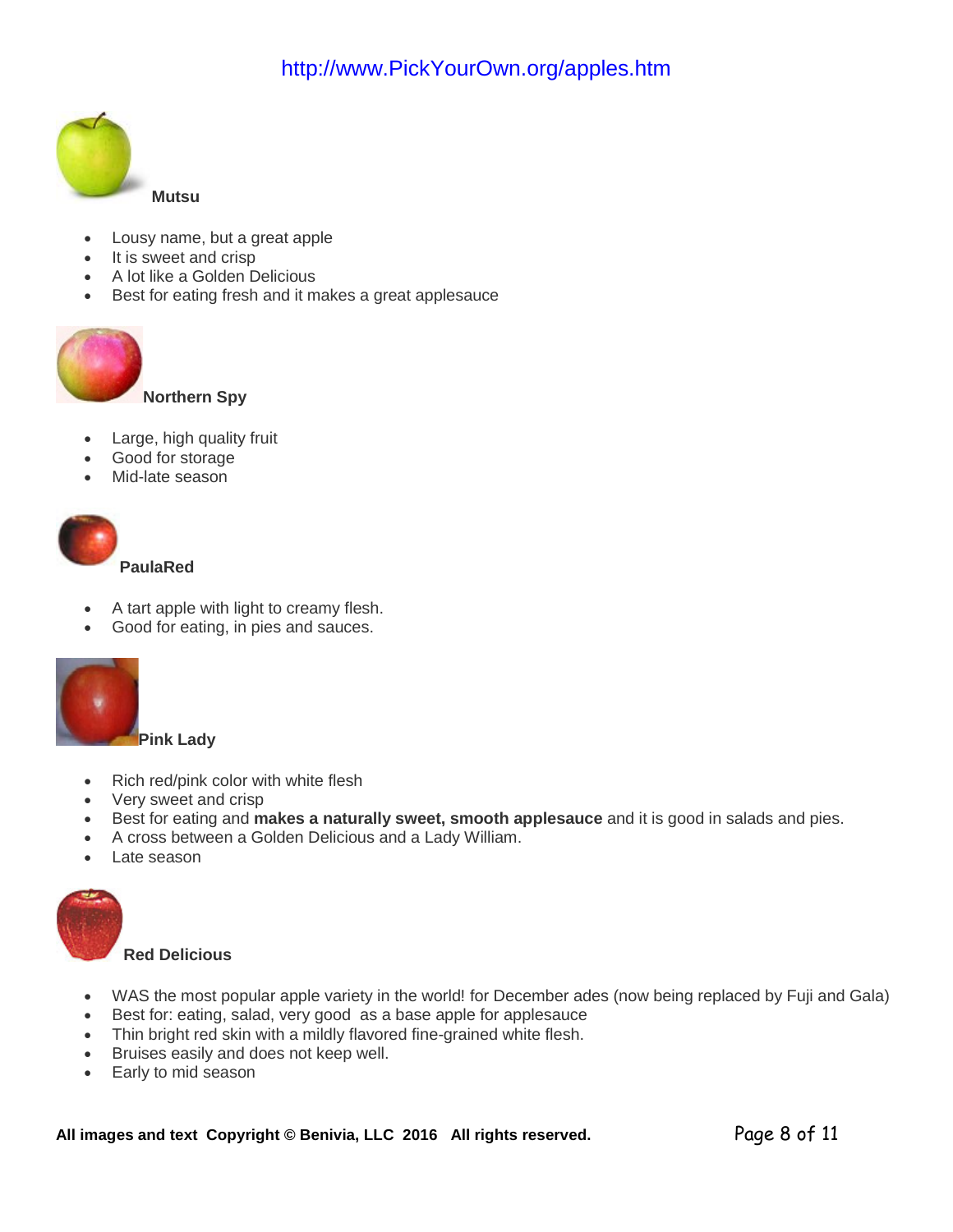• There are many, many varieties of red delicious, so there is a range of properties. Not all red delicious are the same!



- Best for: baking and cooking but not applesauce not sweet enough, and it has a fairly bland flavor
- Very smooth red apple with a slightly juicy flesh.
- Very hard flesh
- Mid to late season



#### **Shizuka**

- A sister to Mutsu developed in Japan, with milder flavor.
- Mid season



- A cross between the McIntosh and Pippin apples.
- Good all-purpose apple.
- medium size and has a bright red blush, but can have background patches of greens and yellows.



#### **Stayman** or **Stayman-Winesap**

- Juicy, cream-colored to yellowish flesh with a tart wine-like flavor. (often also called winesap)
- Good storing apple, bruise resistant, dull red coat.
- Best for: Cooking, pies and cider



- A hard tart, long keeping apple.
- Red over orange color; Golden Delicious-type

All images and text Copyright © Benivia, LLC 2016 All rights reserved. Page 9 of 11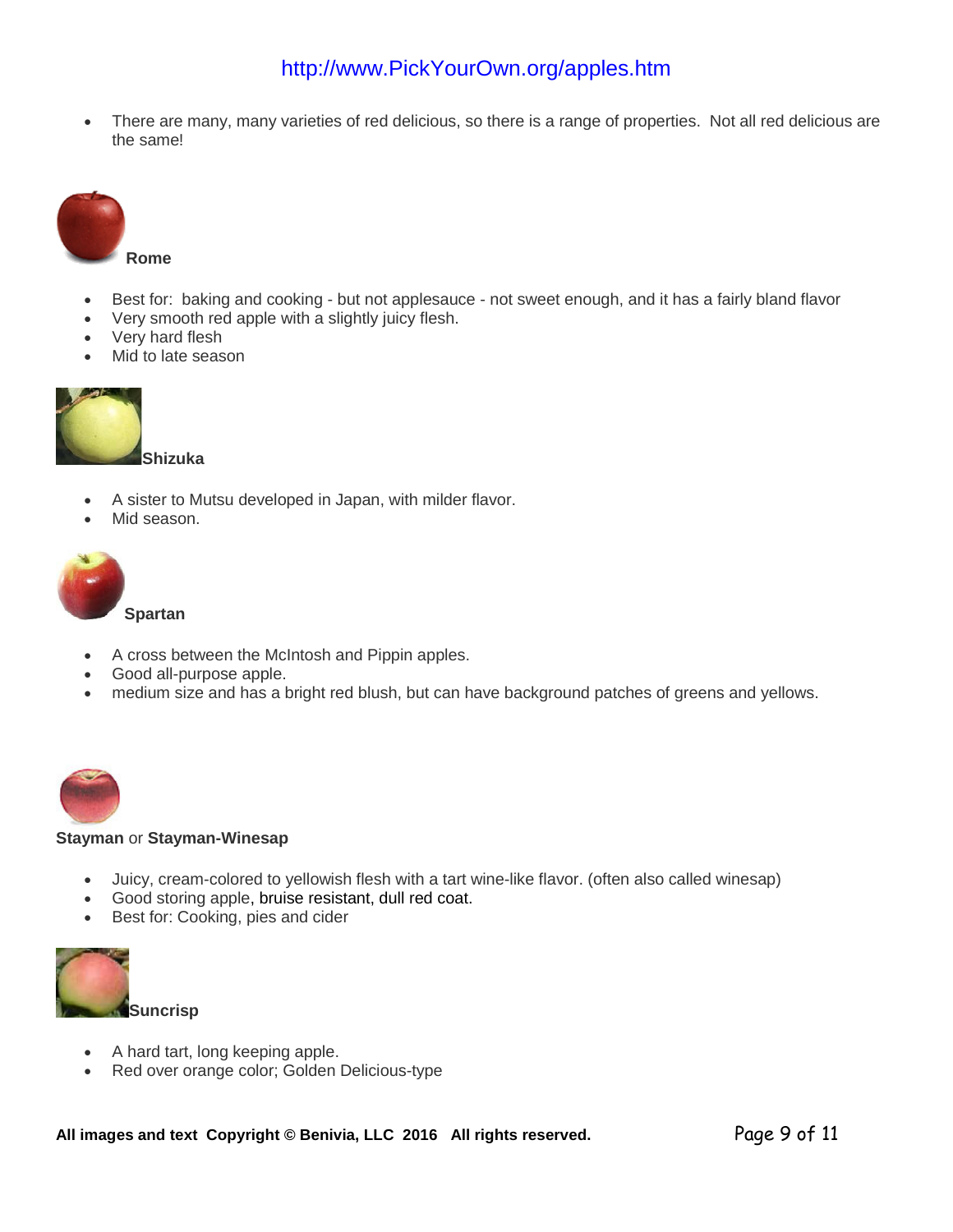- Ripens late in the season
- Best for: Baking, storing



- Sweet, tart yellow apple with reddish highlights
- Late season
- Good for eating frssh, applesauce



**SweeTango**

- Similar to Honeycrisp
- Ripens mid August September
- Developed at University of Minnesota
- Tightly licensed



#### **Winesapp**

- Rich red color with white flesh
- Crisp texture and juicy
- Best for cooking



- Mid to late season
- Rich red color with white flesh
- **Sweet**
- Best for eating
- Late season
- Small